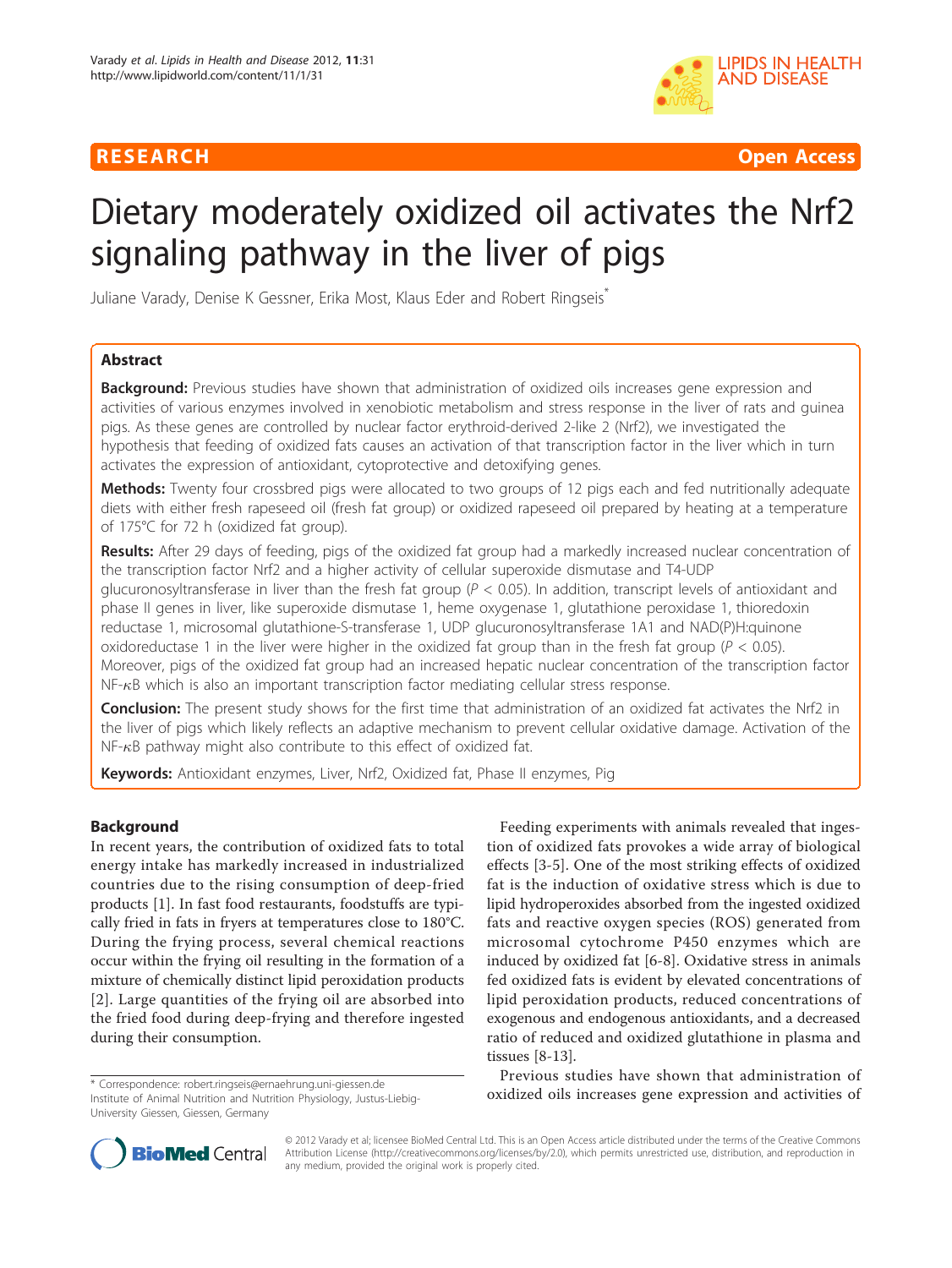various enzymes involved in xenobiotic metabolism and stress response in the liver of rats and guinea pigs [[14](#page-7-0)-[18\]](#page-7-0). Hepatic xenobiotic metabolism and stress response is mainly controlled by nuclear factor erythroid-derived 2-like 2 (Nrf2), a master transcription factor shown to regulate more than 200 genes, including those involved in phase II detoxification and antioxidant defense [[19\]](#page-7-0). Nrf2 pathway is regarded as the most important pathway in the cell to protect cells against oxidative stress [[20,21\]](#page-7-0). Thus, the regulation of Nrf2 activity represents a critical step in initiating a cellular antioxidant response to ROS. It has been shown that oxidation products of n-3 fatty acids are able to activate Nrf2 in a human liver cell line, and thus to induce the expression of Nrf2 target genes involved in cellular defense [[22\]](#page-7-0). More recently, we found that the ingestion of a dietary oxidized fat activates Nrf2 pathway in the intestinal mucosa of mice [[23](#page-7-0)]. Based on these findings, it is likely that the induction of xenobiotic metabolism in the liver of animals fed an oxidized fat is due to an activation of Nrf2, which however has not yet been investigated. Therefore, the present study was performed to investigate the hypothesis that administration of an oxidized oil leads to an activation of Nrf2 pathway in the liver. For this end, we performed an experiment with pigs, an animal model which is closer to human physiology with respect to xenobiotic metabolism than rodents which are commonly used for the investigation of the biological effects of oxidized fats [[24\]](#page-8-0). In order to reflect the practical situation of deep frying of foods in human nutrition, we used rapeseed oil–an oil commonly used for deep frying of foods–as source of fat which was heated at a temperature of 175°C for 72 h. To detect a potential activation of Nrf2 in the liver, we determined nuclear concentrations of Nrf2 and transcript levels of various Nrf2-regulated genes involved in phase II metabolism or antioxidant defense in the liver of pigs. In order to investigate whether changes in mRNA concentrations of Nrf2 target genes are reflected by altered activities, we determined activities of two Nrf2 target genes, superoxide dismutase (SOD) and thyroxine UDPglucuronosyltransferase (T4-UGT) in the liver. As an influence on the activity of T4-UGT affects the degradation of thyroxine, we also determined the concentration of that thyroid hormone in plasma of the pigs.

## Materials and methods

# Animals and diets

For the experiment, 24 (12 male, 12 female) six week old crossbred pigs [(German Landrace  $\times$  Duroc)  $\times$  Pietrain] were used. The animals were kept in a pigpen controlled for temperature (23  $\pm$  2°C), relative humidity (50-60%), and light from 06.00 to 19.00. After one week of adaptation, the pigs were weighed and randomly allocated to two groups, each consisting of 6 male and 6 female pigs, with similar average body weights. All pigs were housed in pairs in flat-deck pens and received a nutritionally adequate diet (Table 1). The diets contained 16.4 MJ metabolizable energy and 224 g crude protein per kg. The two experimental diets varied in the type of fat. The diet of the treatment group ("oxidized fat group"), contained rapeseed oil (obtained from a local supermarket) which was heated in a domestic fryer (GF-8SE, Bartscher, Salzkotten, Germany) at a temperature of 175°C for 72 h, without addition of any foodstuffs. The diet of the control group ("fresh fat group") contained a mixture of fresh rapeseed oil and fresh palm oil (91.6:8.4, w/w). This fat mixture was used in order to equalize the fatty acid composition of the two oils (since the heating process caused a partial loss of polyunsaturated fatty acids (PUFA) in the rapeseed oil). Because the frying process caused a loss of tocopherols in the rapeseed oil, the native concentrations of tocopherols of all experimental fats were analysed. Based on the native concentrations of the fats, the vitamin E concentration of the oxidized fat was adjusted to that of the fresh fat by supplementation with all-rac- $\alpha$ -tocopheryl acetate (the biopotency of all-rac- $\alpha$ -tocopheryl acetate is considered to be 67% of that of  $\alpha$ -tocopherol). The vitamin E concentration in the fresh fat diet was 97.6 mg  $\alpha$ -tocopherol per kg diet, and that of the oxidized fat diet was adjusted accordingly.

|                                         | Fresh fat<br>diet<br>(q/kg) | Oxidized fat<br>diet<br>(g/kg) |
|-----------------------------------------|-----------------------------|--------------------------------|
| Composition                             |                             |                                |
| Wheat                                   | 181.9                       | 181.9                          |
| Barley                                  | 100                         | 100                            |
| Soy bean meal (44% crude protein)       | 350                         | 350                            |
| Wheat bran                              | 146                         | 146                            |
| Fresh rapeseed oil                      | 137.4                       |                                |
| Palm oil                                | 12.6                        |                                |
| Oxidized rapeseed oil                   |                             | 150                            |
| Choline chloride (50%)                  | 1.5                         | 1.5                            |
| Calcium hydrogen phosphate<br>dihydrate | 9                           | 9                              |
| Mineral and vitamin premix*             | 40                          | 40                             |
| L-Lysine (50.7%)                        | 16.5                        | 16.5                           |
| DL-methionine                           | 3.55                        | 3.55                           |
| L-threonine                             | 3.36                        | 3.36                           |
| L-tryptophan                            | 0.5                         | 0.5                            |

Table 1 Composition of the experimental diets

\*The mineral and vitamin premix provided the following per kg diet: 3.6 g lysine; 1 g methionine; 1.4 g threonine; 6.8 g calcium; 1.6 g phosphorus; 16,000 IE vitamin A; 2,000 IE vitamin D<sub>3</sub>; 100 mg  $\alpha$ -tocopherol acetate; 2 g sodium; 0.8 g magnesium; 120 mg iron; 160 mg copper; 10 mg zinc; 100 mg manganese; 2 mg iodine; 0.4 mg selenium; 3 mg vitamin B1; 8 mg vitamin B2; 8 mg vitamin B6; 60 μg vitamin B12; 40 mg nicotinic acid; 20 mg pantothenic acid; 2 mg folic acid; 160 μg biotin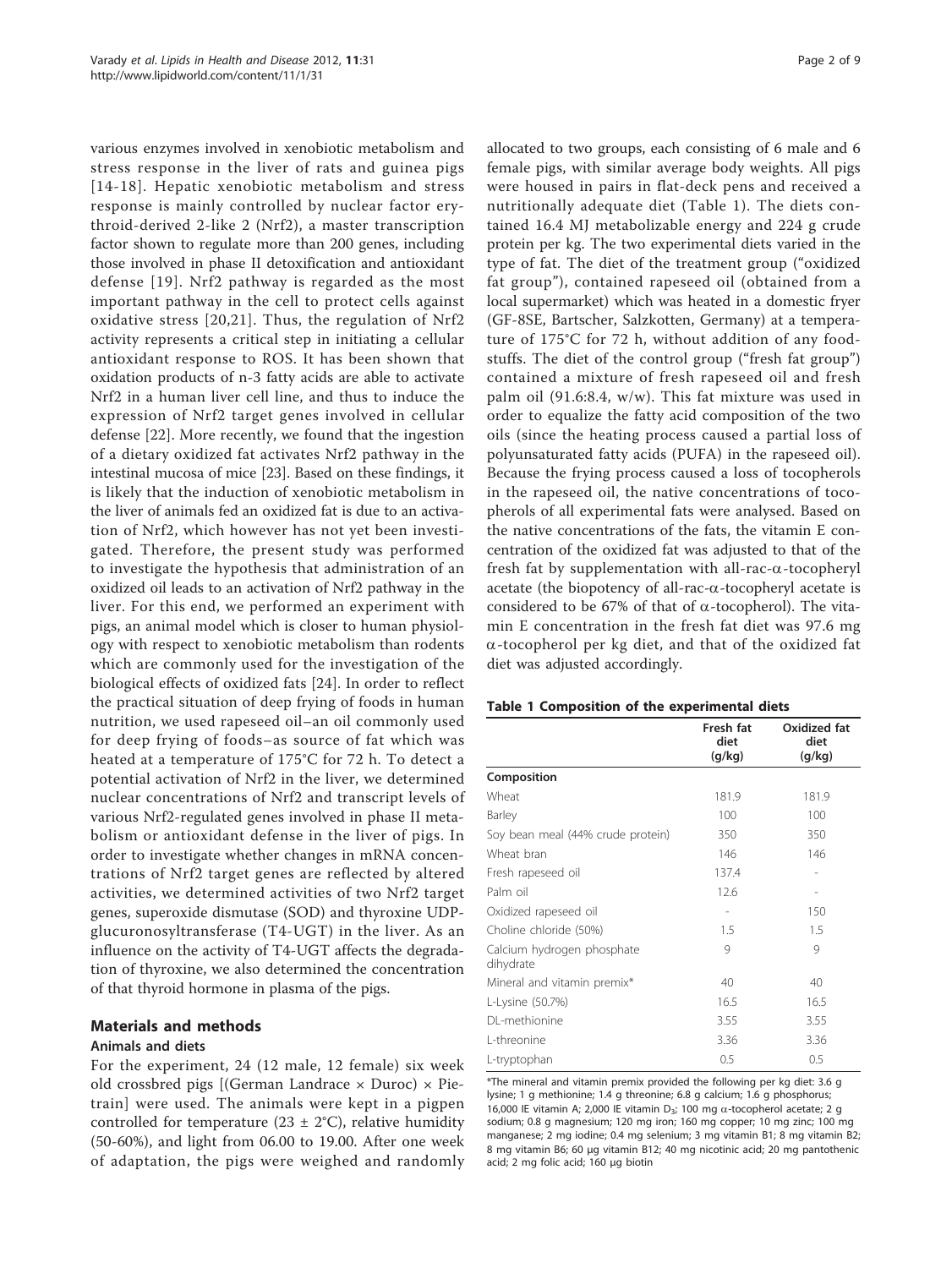In order to avoid potential differences in food intake, due to adverse sensoric properties of the oxidized fat, a controlled feeding system was applied in which pigs were offered the same amount of diet during the 29 days feeding period. Water was available ad libitum from nipple drinkers during the entire experiment. All experimental procedures described followed established guidelines for the care and handling of laboratory animals and were approved by the local Animal Care and Use Committee (Regierungspräsidium Giessen; permission no: GI 19/3 No. 49/2010).

### Sample collection

After completion of the feeding period the animals were anaesthesised and exsanguinated 2.5 h after their last meal. Blood was collected into heparinized polyethylene tubes and plasma was subsequently obtained by centrifugation of the blood (1100  $\times$  g, 10 min, 4°C). Tissue samples from liver were dissected and stored at -80°C until analysis.

### Lipid analysis

The fatty acid composition of the dietary fats was determined by gas chromatography after methylation of fatty acids by trimethylsulfonium hydroxide [[25\]](#page-8-0). The extent of lipid peroxidation of the experimental fats before inclusion into the diets was determined by assaying the peroxide value [[26](#page-8-0)], thiobarbituric acid substances (TBARS) [\[26\]](#page-8-0) and the percentage of total polar compounds [[27\]](#page-8-0).

# RNA isolation and quantitative RT-PCR (qPCR)

For the determination of mRNA expression levels total RNA was isolated from liver tissue using Trizol™ reagent (Invitrogen, Karlsruhe, Germany) according to the manufacturer's protocol. Determination of total RNA concentration and purity, cDNA synthesis and qPCR analysis were performed as described recently in detail [[28\]](#page-8-0). Gene-specific primer pairs obtained from Eurofins MWG Operon were designed using Primer3 and BLAST. Features of primer pairs are listed in Table [2](#page-3-0). For determination of relative expression levels relative quantities were calculated using GeNorm normalization factor. In order to calculate the normalization factor, all  $C_t$ values were transformed into relative quantification data by using the  $2^{-\Delta Ct}$  equation, and the highest relative quantities for each gene were set to 1. From these values the normalization factor was calculated as the geometric mean of expression data of the three most stable out of five tested potential reference genes (Table [2\)](#page-3-0). Reference gene stability across samples was determined by performing GeNorm analysis [[29\]](#page-8-0). After normalization of gene expression data using the calculated GeNorm normalization factor, means and SD were calculated from

normalized expression data for samples of the same treatment group. The mean of the FF group was set to 1 and mean and SD of the OF group were scaled proportionally. Data on qPCR performance for each gene measured in liver are also shown in Table [2.](#page-3-0)

#### Immunoblot analysis

Nuclear extracts from liver were prepared from six animals per group with a Nuclear Extract Kit (Active Motif, Rixensart, Belgium) according to the manufacturer's protocol. Protein concentrations in the nuclear extracts were determined by the bicinchoninic acid (BCA) protein assay kit (Interchim, Montluçon, France) with BSA as standard. From each sample of nuclear extract, 30 μg protein were separated on 12.5% SDS-PAGE and electro-transferred to a nitrocellulose membrane (Pall, Pensacola, FL, USA). Loading of equal amounts of protein in each line was verified by Ponceau S (Carl Roth, Karlsruhe, Germany) staining. After incubation the membranes overnight at 4°C in blocking solution, membranes were incubated with primary antibodies against Nrf2 (polyclonal anti-Nrf2 antibody; Abcam, Cambridge, UK), NF- $\kappa$ B/p50 (polyclonal anti-NF- $\kappa$ B/p50 antibody; Santa Cruz, Heidelberg, Germany) and Histone H1 (polyclonal anti-Histone H1 antibody; Active Motif, La Hulpe, Belgium) as a nuclear reference protein to control for adequate normalization at room temperature. The membranes were washed, and then incubated with a horseradish peroxidise-conjugated secondary polyclonal anti-rabbit-IgG antibody (Sigma-Aldrich, Steinheim, Germany) for Nrf2, NF- $\kappa$ B/p50 and Histone H1, respectively, at room temperature. Afterwards, blots were developed using ECL Advance (GE Healthcare, München, Germany). The signal intensities of specific bands were detected with a Bio-Imaging system (Syngene, Cambridge, UK) and quantified using Syngene GeneTools software (nonlinear dynamics).

#### Tocopherol concentrations

Concentrations of tocopherols in experimental diets, liver and plasma were determined by high performanceliquid chromatography (HPLC) with fluorescence detection [[30,31\]](#page-8-0). Tocopherol esters in the samples were saponified with sodium hydroxide. Tocopherols were extracted with n-hexane, separated isocratically on a C-18-reversed phase column (Purospher 100 RP-18; Merck-Hitachi, Darmstadt, Germany), using methanol as mobile phase and detected by fluorescence (excitation wavelength: 295 nm, emission wavelength: 325 nm).

#### SOD activity

Activity of hepatic SOD was determined according to the method of Marklund and Marklund [[32\]](#page-8-0). SOD activity in the homogenates was related to the protein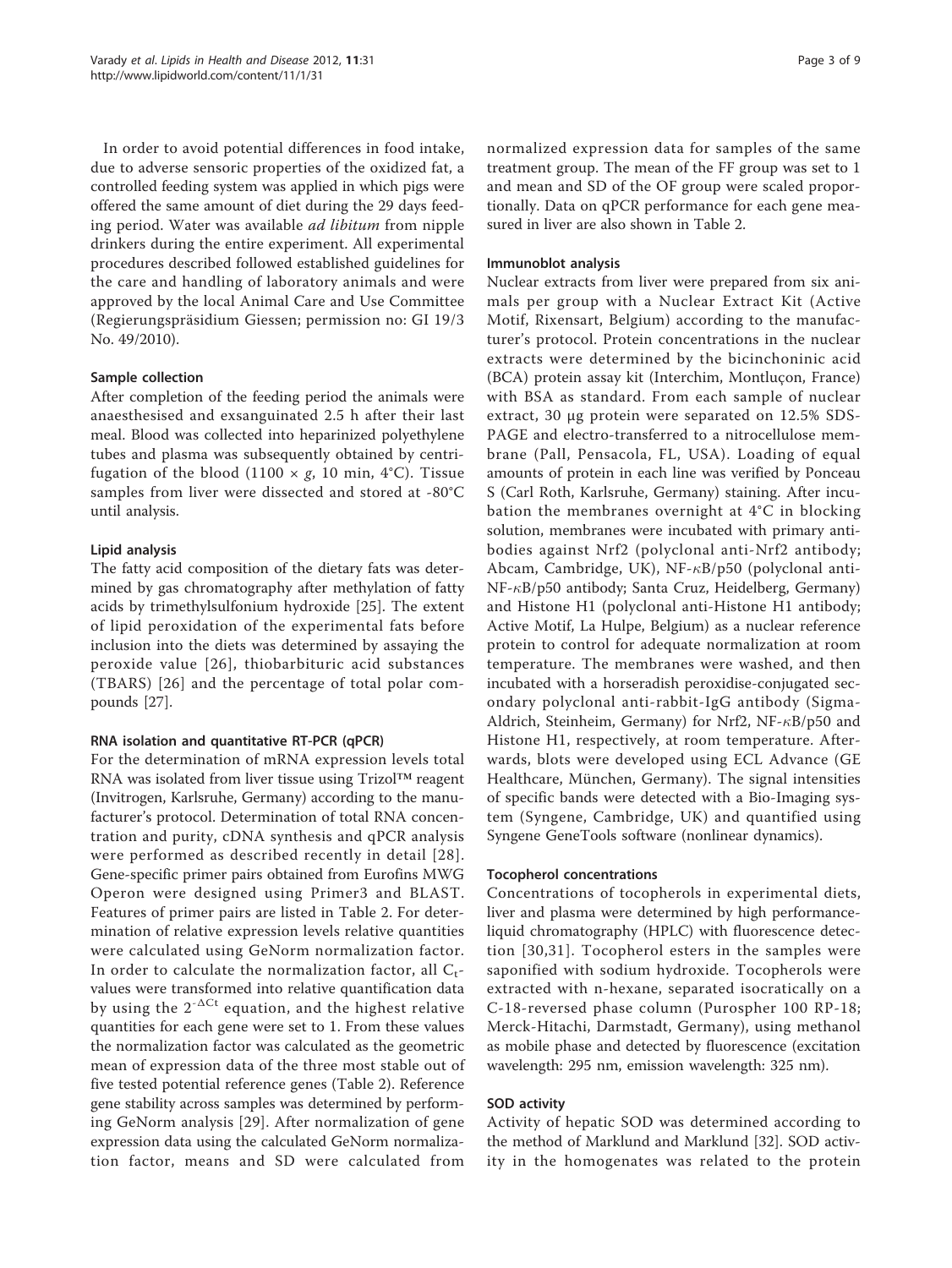| Gene             | Forward primer (from 5' to 3')<br>Reverse primer (from 5' to 3') | PCR product size (bp) | <b>NCBI GenBank</b> | Slope     | $R^2$  | Efficiency | M value |
|------------------|------------------------------------------------------------------|-----------------------|---------------------|-----------|--------|------------|---------|
| Reference genes  |                                                                  |                       |                     |           |        |            |         |
| ATP5G1           | CAGTCACCTTGAGCCGGGCGA<br><b>TAGCGCCCCGGTGGTTTGC</b>              | 94                    | NM 001025218.1      | $-0.2661$ | 0.9981 | 1.85       | 0.036   |
| <b>GPI</b>       | CACGAGCACCGCTCTGACCT<br>CCACTCCGGACACGCTTGCA                     | 365                   | NM 214330.1         | $-0.2557$ | 0.9964 | 1.80       | 0.034   |
| RPS9             | <b>GTCGCAAGACTTATGTGACC</b><br>AGCTTAAAGACCTGGGTCTG              | 327                   | CAA23101            | $-0.2705$ | 0.9994 | 1.86       | 0.036   |
| $\beta$ -Actin   | <b>GACATCCGCAAGCACCTCTA</b><br>ACATCTGCTGGAAGGTGGAC              | 205                   | NM 001167795        | $-0.2637$ | 0.9979 | 1.84       | 0.046   |
| <b>SDHA</b>      | CTACGCCCCCGTCGCAAAGG<br>AGTTTGCCCCCAGGCGGTTG                     | 380                   | DO402993            | $-0.2551$ | 0.9986 | 1.80       | 0.041   |
| Target genes     |                                                                  |                       |                     |           |        |            |         |
| SOD <sub>1</sub> | <b>TCCATGTCCATCAGTTTGGA</b><br><b>CTGCCCAAGTCATCTGGTTT</b>       | 250                   | NM 001190422.1      | $-0.2773$ | 0.9997 | 1.89       |         |
| TXNR1            | <b>CTTTACCTTATTGCCCGGGT</b>                                      | 162                   | NM 214154.2         | $-0.2615$ | 0.9998 | 1.83       |         |
|                  | <b>GTTCACCGATTTTGTTGGCC</b>                                      |                       |                     |           |        |            |         |
| GPX1             | <b>CTTCGAGAAGTTCCTGGTGG</b><br>CCTGGACATCAGGTGTTCCT              | 232                   | NM 214201.1         | $-0.2594$ | 0.9986 | 1.82       |         |
| $HO-1$           | AGCTGTTTCTGAGCCTCCAA<br>CAAGACGGAAACACGAGACA                     | 130                   | NM 001004027.1      | $-0.2828$ | 0.9917 | 1.92       |         |
| UGT1A1           | GATCCTTTCCTGCAACGCAT<br>GGAAGGTCATGTGATCTGAG                     | 313                   | XM 001927673        | $-0.2395$ | 0.9985 | 1.74       |         |
| NQO1             | CCAGCAGCCCGGCCAATCTG<br>AGGTCCGACACGGCGACCTC                     | 160                   | NM 001159613.1      | $-0.2756$ | 0.9467 | 1.92       |         |
| MGST1            | TTGGCGCGCGAATCTACCACA<br><b>TCCTCGGCTCCCTTCCCACTTA</b>           | 239                   | NM 214300.1         | $-0.2636$ | 0.9946 | 1.83       |         |

<span id="page-3-0"></span>Table 2 Characteristics and performance data of the primers used for qPCR analysis and reference gene-stability measure M

concentration in the homogenates as determined by the BCA protein assay kit. One unit of SOD activity is defined as the amount of enzyme required to inhibit the autoxidation of pyrogallol by 50%.

## Activity of T4-UGT and plasma thyroxine concentration

The activity of T4-UGT in the liver was assayed as described by Gessner et al. [[33\]](#page-8-0). In brief, hepatic microsomes were incubated in a reaction mixture containing 1 μM thyroxine (T4), 0.1 μCi of <sup>125</sup>I-labeled T4, 75 mM Tris-hydrochloride (pH 7.8), 7.5 mM magnesium chloride, 5 mM UDP-glucuronic acid, 1 mM 6-propyl-2-thiouracil and 0.5 mg of microsomal protein/mL. T4 glucuronides formed during the incubation were separated from T4 and collected by HPLC. The radioactivity of the T4 glucuronide fraction as a measure of enzyme activity was counted with an automatic gamma counter (Wallac Wizard 3, Perkin Elmer, Rodgau, Germany). One unit of T4-UGT activity is defined as one pmol of T4 glucuronide formed per min. Plasma concentration of total T4 was measured with radioimmunoassay kits (MP Biomedicals, Eschwege, Germany).

#### Statistical analysis

Treatment effects were analyzed with one-way ANOVA using the Minitab Statistical software Rel. 13.0 (Minitab, State college, PA, USA). Statistical significance of differences of the mean values of the two groups of pigs was evaluated using Student's t test. Means were considered significantly different at  $P < 0.05$ .

#### Results

#### Characterization of the experimental fats

The concentrations of the major fatty acids [palmitic acid (16:0), stearic acid (18:0), oleic acid (18:1), linoleic acid (18:2 n-6) and  $\alpha$ -linolenic acid (18:3 n-3)] were similar between the two experimental fats (Table [3](#page-4-0)). In contrast, the oxidized fat contained higher amounts of lipid peroxidation products than the fresh fat (Table [3](#page-4-0)).

#### Growth performance

The food intake of the pigs was identical for both groups due to the controlled feeding system applied (Table [4\)](#page-4-0). Initial body weights, daily body weight gains, feed conversion ratio and final body weights of the pigs did not differ between both groups (Table [4](#page-4-0)).

## Tocopherol concentrations in plasma and liver

In order to assess effects of the oxidized fat on the antioxidative status of the animals, we determined concentrations of tocopherol in plasma and liver. Concentrations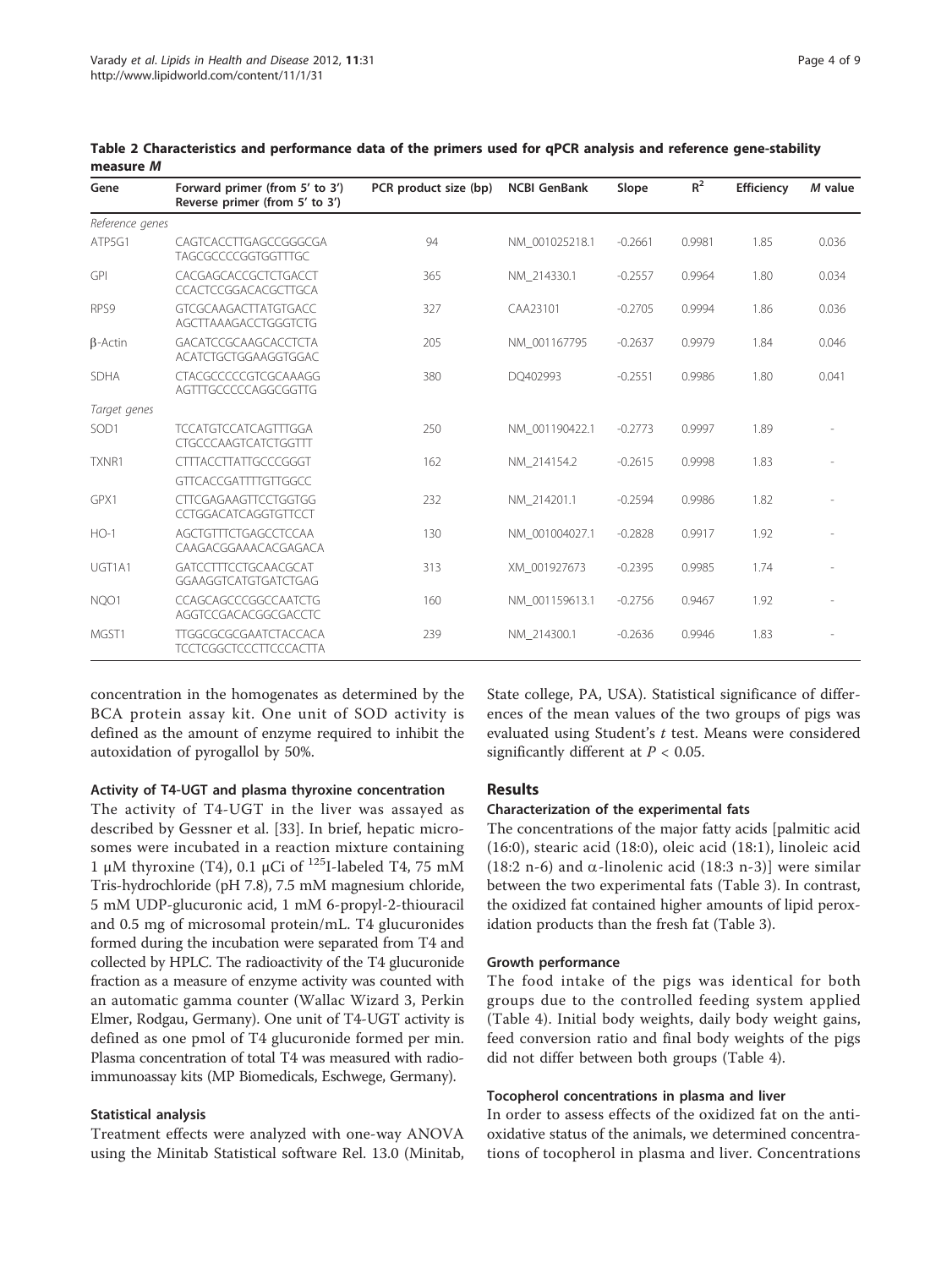<span id="page-4-0"></span>

|  | Table 3 Fatty acid composition and concentrations of |  |
|--|------------------------------------------------------|--|
|  | lipid peroxidation products in the experimental fats |  |

|                                                               | Fresh fat | Oxidized fat |  |  |
|---------------------------------------------------------------|-----------|--------------|--|--|
| Fatty acid composition (q fatty acid/100 g total fatty acids) |           |              |  |  |
| 16:0                                                          | 9.3       | 6.8          |  |  |
| 18:0                                                          | 2.5       | 2.2          |  |  |
| 18:1                                                          | 55.4      | 60.5         |  |  |
| $18:2(n-6)$                                                   | 21.9      | 21.1         |  |  |
| $18:3(n-3)$                                                   | 7.0       | 5.4          |  |  |
| Lipid peroxidation products                                   |           |              |  |  |
| Polar compounds (%)                                           | 2.82      | 23.1         |  |  |
| TBARS (mmol/kg)                                               | 3.24      | 3.39         |  |  |
| Peroxides (mEq O <sub>2</sub> /kg)                            | 0.63      | 7.39         |  |  |

of  $\alpha$ -tocopherol in plasma and liver - both, on absolute terms and expressed per mol of lipids–were reduced in the oxidized fat group compared to the fresh fat group  $(P < 0.05;$  Table 4). Concentrations of other tocopherols, beside  $\alpha$ -tocopherol, in plasma and liver were negligible in both groups.

#### Nuclear concentration of Nrf2 in the liver

Activation of Nrf2 causes a translocation from cytosol into the nucleus. Therefore, the concentration of Nrf2 in the nuclear fraction was determined to evaluate activation of Nrf2 by the oxidized fat. Pigs receiving the oxidized fat had 4.6-fold higher nuclear concentrations of Nrf2 in the liver than pigs receiving the fresh fat ( $P <$ 0.05; Figure 1).

# Relative mRNA concentration of Nrf2-regulated genes in the liver

Pigs fed the oxidized fat had higher relative mRNA concentrations of microsomal glutathione-S-transferase 1 (MGST1), Co/Zn-superoxide dismutase (SOD1),

#### Table 4 Growth performance parameters and concentrations of  $\alpha$ -tocopherol in plasma and liver of pigs fed either a fresh or an oxidized fat

|                                         | Fresh fat      | Oxidized fat     |
|-----------------------------------------|----------------|------------------|
| Parameters of performance               |                |                  |
| Initial body weight (kg)                | $16.5 + 1.7$   | $17 + 1.3$       |
| Final body weight (kg)                  | $40.5 + 3.1$   | $37.4 + 5.2$     |
| Daily food intake (kg)                  | $1.06 + 0.21$  | $1.05 + 0.46$    |
| Daily body weight gain (g)              | $828 + 135$    | $762 + 111$      |
| Feed conversion ratio (kg feed/kg gain) | $1.31 + 0.02$  | $1.38 + 0.20$    |
| $\alpha$ -tocopherol concentration      |                |                  |
| Plasma, umol/L                          | $7.02 + 1.06$  | $3.86 \pm 0.86*$ |
| Plasma, mmol/mol lipids <sup>#</sup>    | $1.84 + 0.22$  | $0.94 + 0.27*$   |
| Liver, nmol/g liver                     | $19.2 + 2.79$  | $11.9 + 2.98*$   |
| Liver, mmol/mol lipids <sup>#</sup>     | $0.144 + 0.07$ | $0.087 + 0.03*$  |

Results are shown as mean  $\pm$  SD (n = 12/group). \*Means are significantly different,  $P < 0.05$ .  $*$ Sum of triglycerides and cholesterol



thioredoxin reductase 1 (TXNR1), glutathione peroxidase 1 (GPX1), heme oxygenase 1 (HO-1), NAD(P)H: quinone oxidoreductase 1 (NQO1) and UDP glucuronosyltransferase 1A1 (UGT1A1) in the liver than pigs of the fresh fat group ( $P < 0.05$ ; Figure [2](#page-5-0)).

#### Nuclear concentration of NF- $\kappa$ B in the liver

To further study whether other oxidative stress-sensitive transcription factors than Nrf2 are activated by the oxidized fat, we determined the concentration of the p50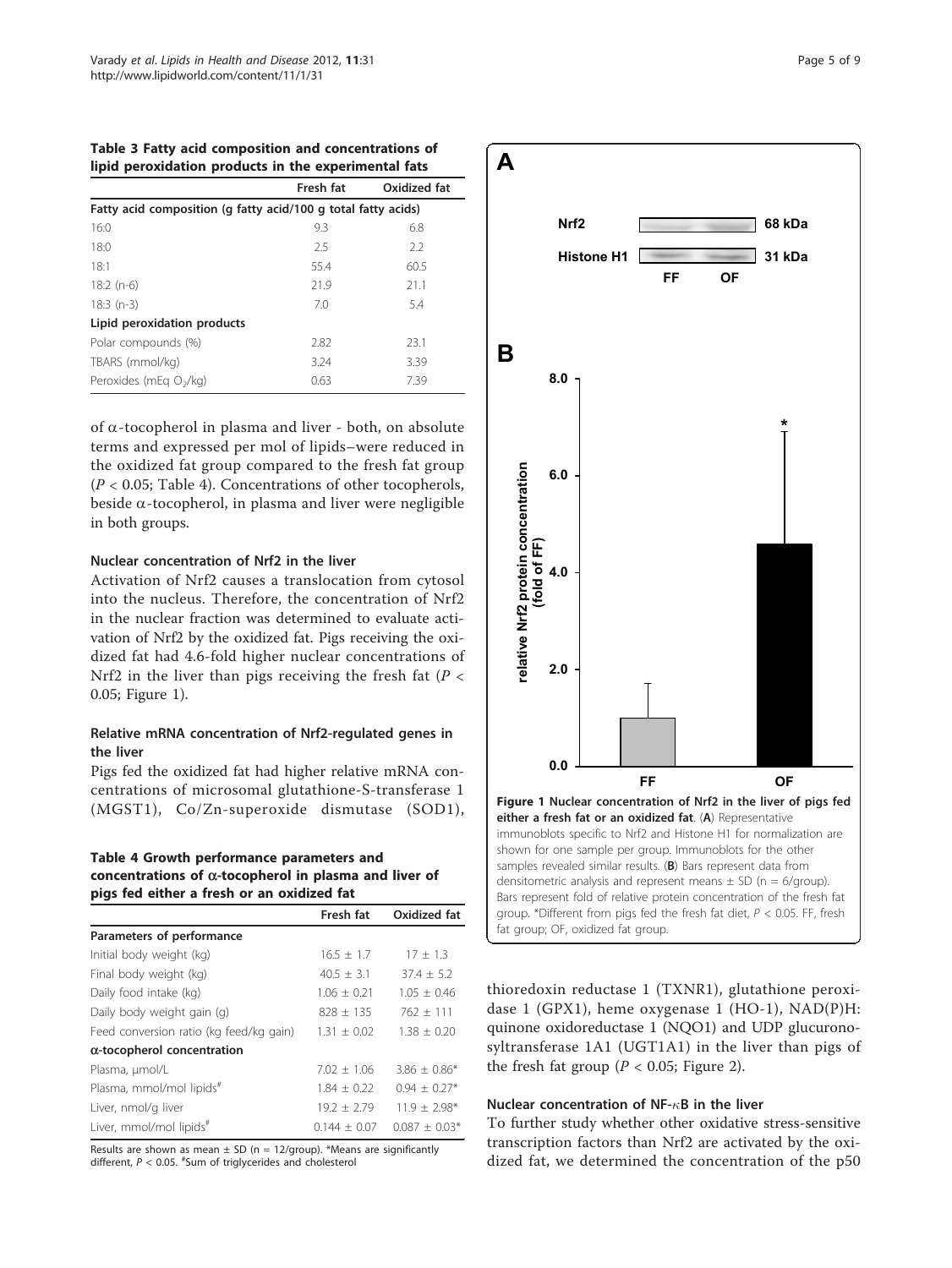<span id="page-5-0"></span>

subunit of NF- $\kappa$ B in the nuclear fraction of the liver homogenates. Pigs receiving the oxidized fat had 2.2 fold higher nuclear concentrations of  $NF - \kappa B/p50$  in the liver than pigs receiving the fresh fat ( $P < 0.05$ ; Figure 3).

# Activities of SOD and T4-UGT in the liver

Pigs fed the oxidized fat had higher activities of SOD and T4-UGT in the liver than pigs fed the fresh fat (SOD: oxidized fat group,  $105 \pm 25$  U/mg protein; fresh fat group, 75  $\pm$  36 U/mg protein; T4-UGT: oxidized fat group, 4.4  $\pm$ 0.4 U/mg protein; fresh fat group,  $3.8 \pm 0.3$  U/mg protein;  $P < 0.05$  for both enzymes).

# Concentration of thyroxine in plasma

In order to assess whether an increased activity of T4-UGT in the liver was leading to an alteration of thyroxine status, we determined the concentration of total thyroxine in plasma which was lower in pigs fed the oxidized fat than in pigs fed the fresh fat (oxidized fat group: 57.9  $\pm$  14.6 nmol/L; fresh fat group: 72.7  $\pm$  16.9 nmol/L;  $P < 0.05$ ).

# **Discussion**

The aim of this study was to investigate the hypothesis that consumption of a dietary oxidized fat leads to an activation of Nrf2 in the liver which in turn induces expression of genes involved in antioxidant defense and phase II metabolism. As a source of oxidized fat, we used rapeseed oil heated in a domestic fryer under



practical conditions. Rapeseed oil is widely used for frying of foods in households and restaurants due to some advantages of partially hydrogenated fats. First, it has a more favourable fatty acid composition with respect to human health, particularly a favourable balance of n-3 to n-6 PUFA and a lower saturated fatty acid content. Second, it has the advantage that is must not be melted prior to use.

Critical evaluation of the concentrations of lipid peroxidation products (peroxides, TBARS, polar compounds)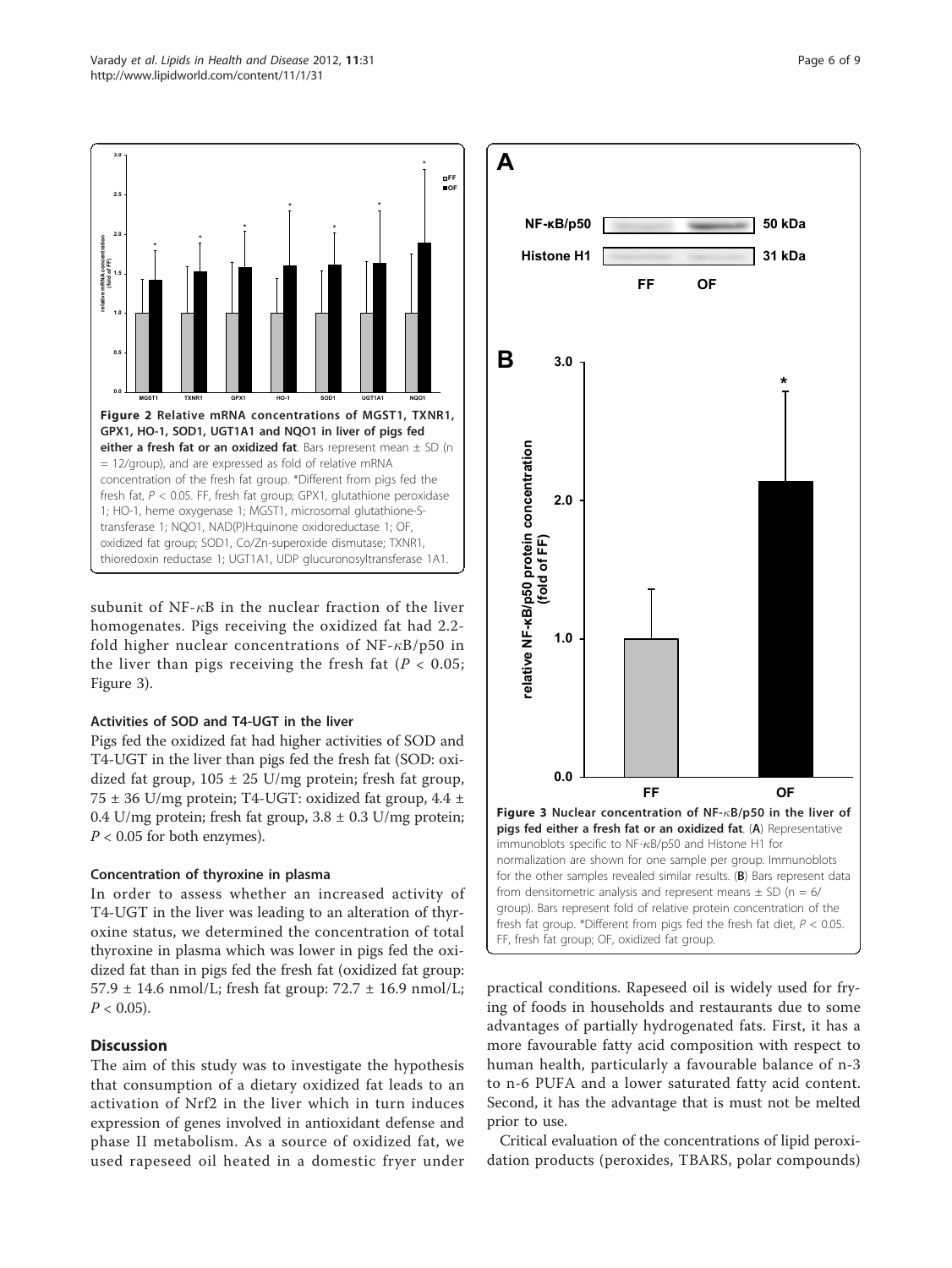indicates that oxidation of PUFA in the oil during heating occurred. Nevertheless, concentrations of these lipid peroxidation products were lower than in most other studies dealing with the effects of oxidized fats [\[34-36](#page-8-0)]. Although the parameters determined to assess the degree of oxidation such as TBARS are not very specific, the oil used in this study can be regarded as moderately oxidized. On the base of analyses of a large number of used frying fats, it has been found that heated fats are acceptable until they reach a level of 25% polar compounds [\[37\]](#page-8-0). Thus, the oxidized fat used in this study, containing 23% of polar compounds, would be just acceptable for frying of foods.

Heating an oil leads to a loss of its PUFA and its native antioxidants such as tocopherols [[2,](#page-7-0)[38\]](#page-8-0). In order to avoid secondary effects on metabolism due to differences in the intake of PUFA and antioxidants between the two groups, we equalized the control fat and the oxidized fat for their fatty acid compositions and their vitamin E concentrations. The vitamin E concentrations of the diets, being around 90 mg  $\alpha$ -tocopherol equivalents per kg diet, were in excess of the vitamin E requirement which might be around 40 mg  $\alpha$ -tocopherol equivalents per kg for the specific diets used in this study (according to calculations of the vitamin E requirement as a function of amount and type of PUFA as suggested by Muggli [\[39](#page-8-0)]).

In most studies dealing with the effects of thermoxidized fats, feeding the diet containing the oxidized fat lowered body weight gains in the experimental animals due to a diminished feed intake, a reduced digestibility of nutrients and general toxic effects [[34,35](#page-8-0),[40-42\]](#page-8-0). In the present study, feeding the diet containing the oxidized fat did not influence the growth of the pigs. This might be due to the facts that feed intake was equalized between the two groups of pigs by a controlled feeding system and that the heated oil was only moderately oxidized. The finding that the body weight development was not affected by the oxidized fat is advantageous from a methodological viewpoint because the effects of the oxidized fat were not confounded by secondary effects of reduced growth. Recent studies have shown that consumption of oxidized fats leads to a reduction of tocopherol concentrations in animal tissues due to a reduced digestibility and an enhanced turnover of vitamin E [[8,11,12,](#page-7-0)[43\]](#page-8-0). The finding of reduced  $\alpha$ -tocopherol concentrations in plasma and liver of pigs fed the oxidized fat in the present study indicates that even moderately oxidized fats compromise tissue vitamin E status in animals.

According to the hypothesis of this study, we observed for the first time that administration of an oxidized fat leads to an activation of the transcription factor Nrf2 in the liver. Activation of Nrf2 was evident by an increased concentration of nuclear Nrf2 and increased transcript levels of several Nrf2 target genes involved in the antioxidant defense system (SOD1, GPX1, TXNR1, HO-1) and phase II metabolism (NQO1, MGST1, UGT1A1). Under normal conditions, Nrf2 is located in the cytosol of cells where it is constantly degraded via the proteasomal system. In response to various stimuli like oxidative stress, Keap1–a cytosolic inhibitory protein–dissociates from Nrf2 and Nrf2 translocates into the nucleus, where it binds to specific DNA-sequences called antioxidant response element (ARE) in the regulatory region of target genes [\[44](#page-8-0)]. Regarding that Nrf2 is activated by ROS [[45,46](#page-8-0)], the occurrence of oxidative stress commonly observed in animals fed oxidized fats might be one possible explanation for activation of Nrf2 in pigs fed the oxidized fat. This possibility is strengthened by the observation that the up-regulation of enzymes involved in xenobiotic metabolism and stress response due to feeding of oxidized fats was attenuated by concomitant supplementation of vitamin C or vitamin E in guinea pigs and rats, resp [[15](#page-7-0),[16\]](#page-7-0). Recently, it has been found that n-3 fatty acid oxidation products deriving from eicosapentaenoic or docosahexaenoic acid are able to directly activate Nrf2 by initiating dissociation of Keap1 [[22](#page-7-0)]. Therefore, the possibility that Nrf2 activation was directly induced by specific oxidation products present in the oxidized oil cannot be excluded.

Some of the genes determined in this study, such as HO-1, GPX1 and SOD1, also contain binding sites for other oxidative stress-sensitive transcription factors, such as NF- $\kappa$ B, in their regulatory region [\[47](#page-8-0)-[49\]](#page-8-0). Therefore, it is likely that the up-regulation of those genes was at least in part mediated by activation of NF- $\kappa$ B observed in the pigs fed the oxidized fat, as indicated by an increased nuclear concentration of p50. Thus, it is very likely that a coordinated activation of multiple oxidative stress-sensitive signaling pathways is responsible for the observed up-regulation of antioxidant, cytoprotective and detoxifying genes in the liver of pigs fed the oxidized fat diet, particularly because ROS, whose formation is induced by the administration of oxidized fats, are common stimuli of these pathways.

A further interesting observation of this study is that hepatic activity of T4-UGT, an enzyme which belongs to the phase II system, in the liver was increased in pigs fed the oxidized fat. T4-UGT catalyses the glucuronidation of thyroxine, and thus is the key enzyme of its elimination in the liver [[50\]](#page-8-0). The finding of an increased activity of that enzyme concurs with a reduced concentration of total thyroxine in plasma of pigs fed the oxidized fat suggesting that hepatic elimination of that hormone was enhanced in those pigs. Thus, the present study indicates that oxidized fats could affect thyroid hormone status via an induction of the thyroid hormone elimination process in the liver such as observed for several other compounds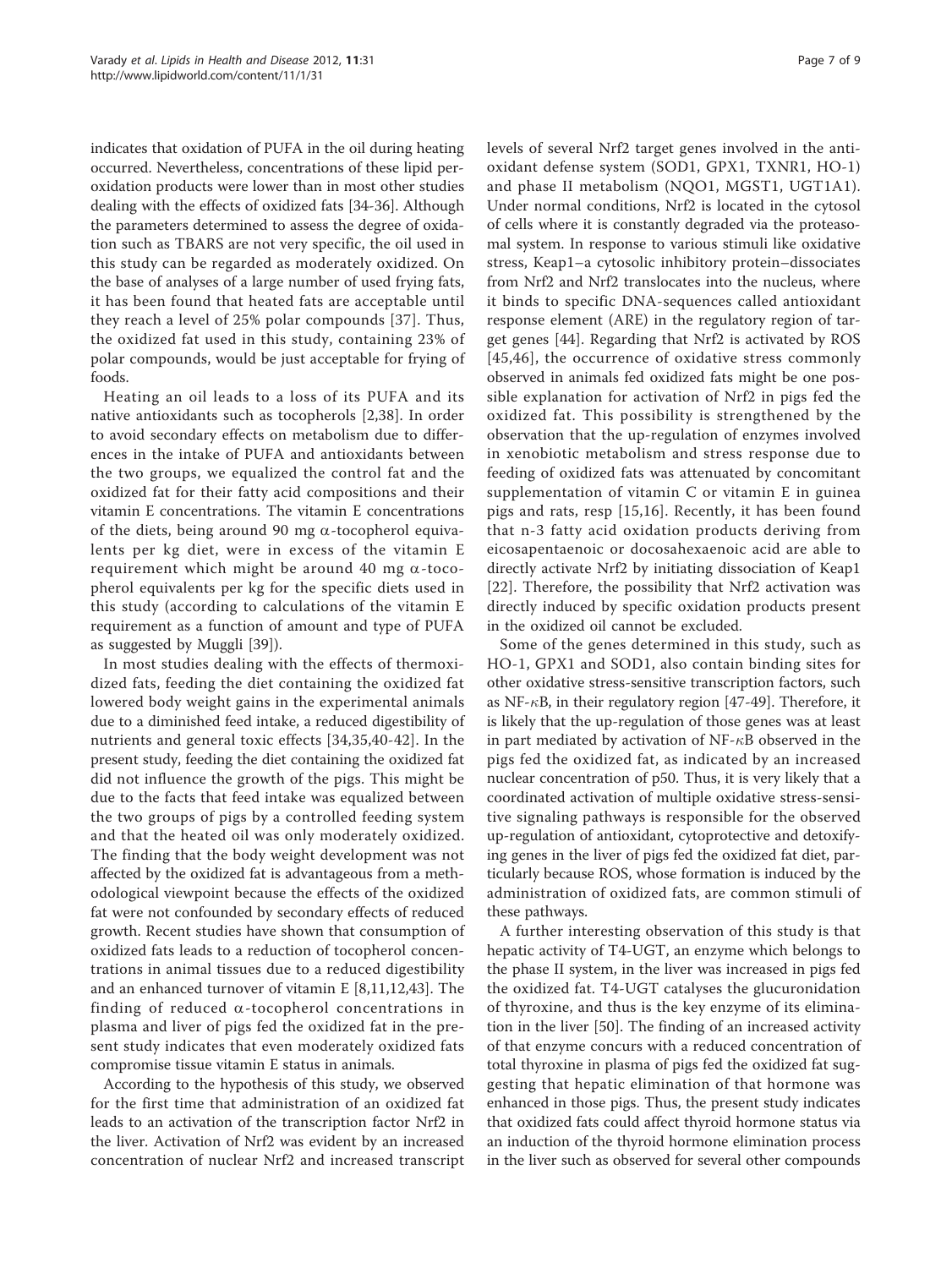<span id="page-7-0"></span>which are acting as inducers of the hepatic xenobiotic system [[51-53](#page-8-0)]. It is well known that hepatic phase I and phase II enzymes play an important role in elimination and detoxification of many drugs [[54,55](#page-8-0)]. Thus, it is likely that ingestion of oxidized fats enhances the elimination of medical drugs, due to an induction of the hepatic xenobiotic system.

In conclusion, the present study shows for the first time that the ingestion of a moderately oxidized oil causes an activation of Nrf2 in the liver of pigs. This probably provides an explanation for the concomitant up-regulation of hepatic genes involved in the antioxidant defense system and phase II metabolism as observed herein in pigs and in recent studies in rats and guinea pigs [14-19]. Induction of Nrf2 in the liver of pigs fed an oxidized fat can be interpreted as an adaptive response of the liver to cope with oxidative stress induced by administration of oxidized fats, thereby, preventing ROSmediated damage. Activation of Nrf2 is generally regarded as a beneficial effect as it causes an up-regulation of a wide spectrum of antioxidant, cytoprotective and detoxifying genes and thus protects the cell against ROS and toxic compounds. Indeed, the coordinated upregulation of these genes by Nrf2 activators is considered as a potential therapeutic strategy to protect against insults such as inflammation and oxidative stress induced in various chronic diseases [[56](#page-8-0)]. Nevertheless, the results of the present study must not be interpreted in the way that oxidized fats can be regarded as health-promoting components of the diet, as components of oxidized fats might have several adverse effects in human subjects. The results of this study rather suggest that oxidized fats are a mixture of chemically distinct substances, some of which exhibit a significant biological activity.

#### Abbreviations

FF: Fresh fat; GPX1: Glutathione peroxidase 1; HO-1: Heme oxygenase 1; Keap1: Kelch-like ECH-associated protein 1; MGST1: Microsomal glutathione-S-transferase 1; NQO1: NAD(P)H: Quinone oxidoreductase 1; OF: Oxidized fat; PUFA: Polyunsaturated fatty acid; SOD1: Co/Zn-superoxide dismutase; TBARS: Thiobarbituric acid substances; T4-UGT: Thyroxine UDPglucuronosyltransferase; TXNR1: Thioredoxin reductase 1; UGT1A1: UDP Glucuronosyltransferase 1A1.

#### Acknowledgements

This study was supported by a grant from the Deutsche Forschungsgemeinschaft (DFG; grant no. RI 1537/1-1).

#### Authors' contributions

JV carried out the experiments and participated in the interpretation of the data and drafted the manuscript. DKG and EM participated in analysis. KE and RR conceived of the study and its design, coordinated work, participated in the interpretation of the results, and helped to draft the manuscript. All authors read and approved the final manuscript.

#### Competing interests

The authors declare that they have no competing interests.

Received: 11 January 2012 Accepted: 24 February 2012 Published: 24 February 2012

#### References

- 1. Guthrie JF, Lin BH, Frazao E: [Role of food prepared away from home in](http://www.ncbi.nlm.nih.gov/pubmed/12047838?dopt=Abstract) [the American diet, 1977-78 versus 1994-96: changes and consequences.](http://www.ncbi.nlm.nih.gov/pubmed/12047838?dopt=Abstract) J Nutr Educ Behav 2002, 34:140-150.
- 2. Choe E, Min DB: Chemistry of deep-fat frying oils. J Food Sci 2007, 72:77-86.
- 3. Cohn JS: [Oxidized fat in the diet, postprandial lipaemia and](http://www.ncbi.nlm.nih.gov/pubmed/11790959?dopt=Abstract) [cardiovascular disease.](http://www.ncbi.nlm.nih.gov/pubmed/11790959?dopt=Abstract) Curr Opin Lipidol 2002, 13:19-24.
- 4. Staprans I, Pan XM, Rapp JH, Feingold KR: [The role of dietary oxidized](http://www.ncbi.nlm.nih.gov/pubmed/16270280?dopt=Abstract) [cholesterol and oxidized fatty acids in the development of](http://www.ncbi.nlm.nih.gov/pubmed/16270280?dopt=Abstract) [atherosclerosis.](http://www.ncbi.nlm.nih.gov/pubmed/16270280?dopt=Abstract) Mol Nutr Food Res 2005, 49:1075-1082.
- 5. Ringseis R, Eder K: Regulation of genes involved in lipid metabolism by dietary oxidized fat. Mol Nutr Food Res 2011, 1:109-121.
- 6. Staprans I, Rapp JH, Pan XM, Kim KY, Feingold KR: [Oxidized lipids in the](http://www.ncbi.nlm.nih.gov/pubmed/7981177?dopt=Abstract) [diet are a source of oxidized lipid in chylomicrons of human serum.](http://www.ncbi.nlm.nih.gov/pubmed/7981177?dopt=Abstract) Arterioscler Thromb 1994, 14:1900-1905.
- 7. Hayam I, Cogan U, Mokady S: Dietary oxidized oil and the activity of antioxidant enzymes and lipoprotein oxidation in rats. Nutr Res 1995, 15:1037-1044.
- 8. Keller U, Brandsch C, Eder K: [Supplementation of vitamins C and E](http://www.ncbi.nlm.nih.gov/pubmed/15309456?dopt=Abstract) [increases the vitamin E status but does not prevent the formation of](http://www.ncbi.nlm.nih.gov/pubmed/15309456?dopt=Abstract) [oxysterols in the liver of guinea pigs fed an oxidised fat.](http://www.ncbi.nlm.nih.gov/pubmed/15309456?dopt=Abstract) Eur J Nutr 2004, 43:353-359.
- 9. Izaki Y, Yoshikawa S, Uchiyama M: [Effect of ingestion of thermally](http://www.ncbi.nlm.nih.gov/pubmed/6738310?dopt=Abstract) [oxidized frying oil on peroxidative criteria in rats.](http://www.ncbi.nlm.nih.gov/pubmed/6738310?dopt=Abstract) Lipids 1984, 19:324-331.
- 10. Kok TS, Harris PG, Alexander JC: Heated canola oil and oxidative stress in rats. Nutr Res 1988, 8:673-684.
- 11. Liu JF, Huang CJ: [Tissue alpha-tocopherol retention in male rats is](http://www.ncbi.nlm.nih.gov/pubmed/7500186?dopt=Abstract) [compromised by feeding diets containing oxidized frying oil.](http://www.ncbi.nlm.nih.gov/pubmed/7500186?dopt=Abstract) J Nutr 1995, 125:3071-3080.
- 12. Liu JF, Huang CJ: [Dietary oxidized frying oil enhances tissue alpha](http://www.ncbi.nlm.nih.gov/pubmed/8814211?dopt=Abstract)[tocopherol depletion and radioisotope tracer excretion in vitamin E](http://www.ncbi.nlm.nih.gov/pubmed/8814211?dopt=Abstract)[deficient rats.](http://www.ncbi.nlm.nih.gov/pubmed/8814211?dopt=Abstract) J Nutr 1996, 126:2227-2235.
- 13. Eder K, Keller U, Hirche F, Brandsch C: [Thermally oxidized dietary fats](http://www.ncbi.nlm.nih.gov/pubmed/12949373?dopt=Abstract) [increase the susceptibility of rat LDL to lipid peroxidation but not their](http://www.ncbi.nlm.nih.gov/pubmed/12949373?dopt=Abstract) [uptake by macrophages.](http://www.ncbi.nlm.nih.gov/pubmed/12949373?dopt=Abstract) J Nutr 2003, 133:2830-2837.
- 14. Huang CJ, Cheung NS, Lu VR: Effects of deteriorated frying oil and dietary protein levels on liver microsomal enzymes in rats. J Am Oil Chem Soc 1988, 65:1796-1803.
- 15. Liu JF, Chan FC: [Forms of cytochrome P450 in the liver microsome of](http://www.ncbi.nlm.nih.gov/pubmed/11234917?dopt=Abstract) [oxidized frying oil-fed guinea pigs.](http://www.ncbi.nlm.nih.gov/pubmed/11234917?dopt=Abstract) J Nutr Sci Vitaminol 2000, 46:240-245.
- 16. Sülzle A, Hirche F, Eder K: [Thermally oxidized dietary fat upregulates the](http://www.ncbi.nlm.nih.gov/pubmed/15173399?dopt=Abstract) [expression of target genes of PPAR](http://www.ncbi.nlm.nih.gov/pubmed/15173399?dopt=Abstract)α in rat liver. J Nutr 2004, 134:1375-1383.
- 17. Chen YY, Chen CM, Chao PY, Chang TJ, Liu JF: [Effects of frying oil and](http://www.ncbi.nlm.nih.gov/pubmed/15637750?dopt=Abstract) [Houttuynia cordata thunb on xenobiotic-metabolizing enzyme system](http://www.ncbi.nlm.nih.gov/pubmed/15637750?dopt=Abstract) [of rodents.](http://www.ncbi.nlm.nih.gov/pubmed/15637750?dopt=Abstract) World J Gastroenterol 2005, 11:389-392.
- 18. Liu JF, Lee YW, Chang FC: [Effect of oxidized frying oil and vitamin C](http://www.ncbi.nlm.nih.gov/pubmed/10955280?dopt=Abstract) [levels on the hepatic xenobiotic-metabolizing enzyme system of guinea](http://www.ncbi.nlm.nih.gov/pubmed/10955280?dopt=Abstract) [pigs.](http://www.ncbi.nlm.nih.gov/pubmed/10955280?dopt=Abstract) J Nutr Sci Vitaminol 2000, 46:137-140.
- 19. Kwak MK, Wakabayashi N, Itoh K, Motohashi H, Yamamoto M, Kensler TW: [Modulation of gene expression by cancer chemopreventive](http://www.ncbi.nlm.nih.gov/pubmed/12506115?dopt=Abstract) [dithiolethiones through the Keap1-Nrf2 pathway. Identification of novel](http://www.ncbi.nlm.nih.gov/pubmed/12506115?dopt=Abstract) [gene clusters for cell survival.](http://www.ncbi.nlm.nih.gov/pubmed/12506115?dopt=Abstract) J Biol Chem 2003, 278:8135-8145
- 20. Jaiswal AK: [Nrf2 signaling in coordinated activation of antioxidant gene](http://www.ncbi.nlm.nih.gov/pubmed/15110384?dopt=Abstract) [expression.](http://www.ncbi.nlm.nih.gov/pubmed/15110384?dopt=Abstract) Free Radic Biol Med 2004, 36:1199-1207.
- 21. Copple IM, Goldring CE, Kitteringham NR, Park BK: The Nrf2-Keap1 defence pathway: role in protection against drug-induced toxicity. Toxicol 2008, 246:24-33.
- 22. Gao L, Wang J, Sekhar KR, Yin H, Yared NF, Schneider SN, Sasi S, Dalton TP, Anderson ME, Chan JY, Morrow JD, Freeman ML: [Novel n-3 fatty acid](http://www.ncbi.nlm.nih.gov/pubmed/17127771?dopt=Abstract) [oxidation products activate Nrf2 by destabilizing the association](http://www.ncbi.nlm.nih.gov/pubmed/17127771?dopt=Abstract) [between Keap1 and Cullin3.](http://www.ncbi.nlm.nih.gov/pubmed/17127771?dopt=Abstract) J Biol Chem 2007, 282:2529-2537.
- 23. Varady J, Eder K, Ringseis R: [Dietary oxidized fat activates the oxidative](http://www.ncbi.nlm.nih.gov/pubmed/21544513?dopt=Abstract) [stress-responsive transcription factors NF-](http://www.ncbi.nlm.nih.gov/pubmed/21544513?dopt=Abstract)κB and Nrf2 in intestinal [mucosa of mice.](http://www.ncbi.nlm.nih.gov/pubmed/21544513?dopt=Abstract) Eur J Nutr 2011, 50:601-609.